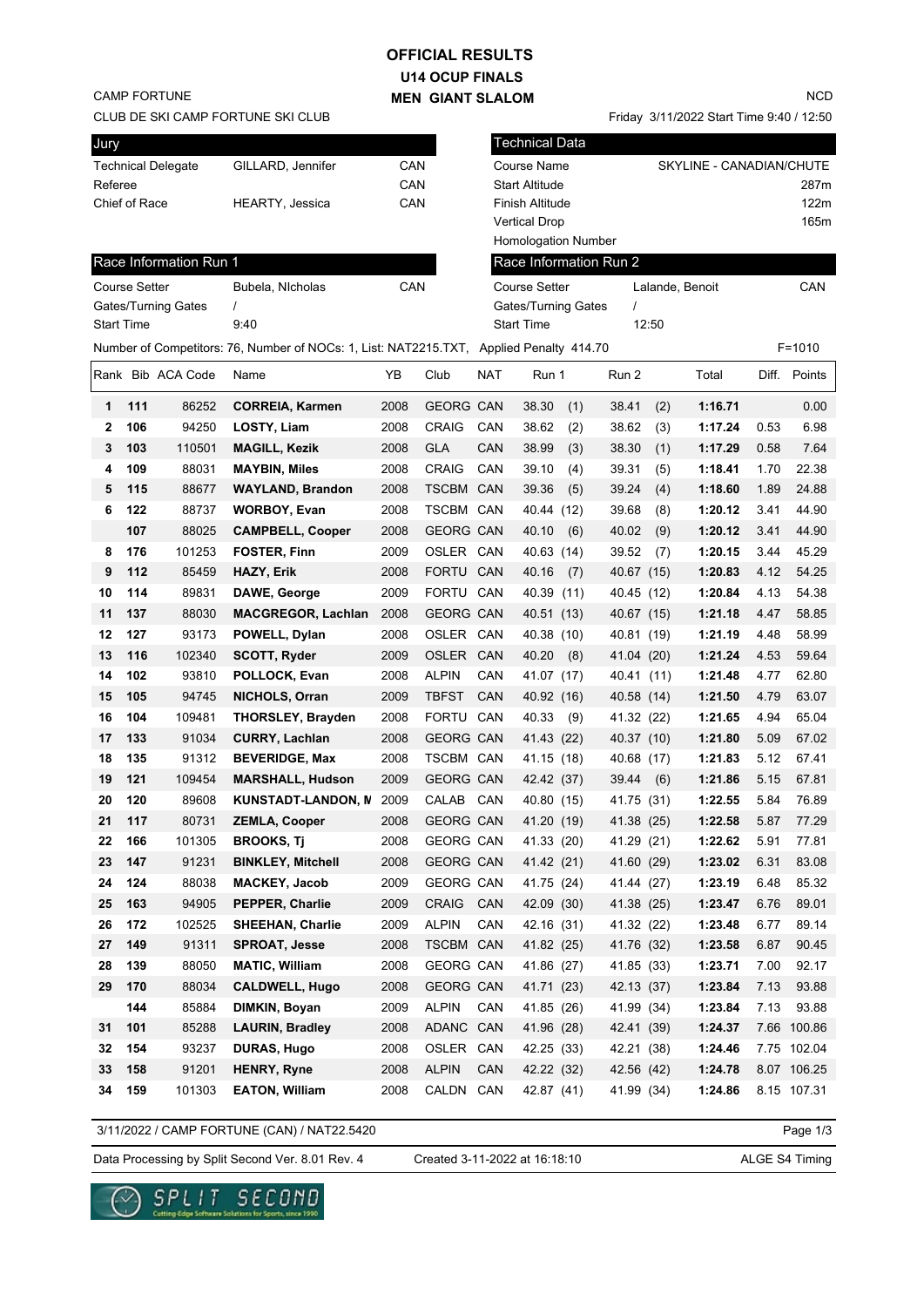# **U14 OCUP FINALS MEN GIANT SLALOM OFFICIAL RESULTS**

CLUB DE SKI CAMP FORTUNE SKI CLUB CAMP FORTUNE

### Friday 3/11/2022 Start Time 9:40 / 12:50

NCD

|    |     | Rank Bib ACA Code | Name                      | YB   | Club             | <b>NAT</b> | Run 1      | Run 2      | Total                | Diff. Points |
|----|-----|-------------------|---------------------------|------|------------------|------------|------------|------------|----------------------|--------------|
| 35 | 152 | 93405             | YOUNG, Charlie            | 2008 | BEAVR CAN        |            | 42.34 (35) | 42.57 (43) | 1:24.91              | 8.20 107.97  |
| 36 | 151 | 88214             | <b>MACKENZIE, Cohen</b>   | 2008 | <b>GEORG CAN</b> |            | 42.94 (42) | 42.03 (36) | 1:24.97              | 8.26 108.76  |
| 37 | 164 | 87912             | <b>TEAGUE, Bevan</b>      | 2008 | BEAVR CAN        |            | 42.75 (39) | 42.49 (41) | 1:25.24              | 8.53 112.31  |
| 38 | 162 | 102208            | <b>BRODIE, Bennett</b>    | 2009 | <b>CRAIG</b>     | CAN        | 42.64 (38) | 43.28 (49) | 1:25.92              | 9.21 121.26  |
| 39 | 160 | 108079            | <b>PLATT, Avery</b>       | 2008 | <b>GEORG CAN</b> |            | 42.86 (40) | 43.14 (48) | 1:26.00              | 9.29 122.32  |
| 40 | 171 | 101604            | ZOLIS, Jack               | 2009 | <b>CRAIG</b>     | CAN        | 43.23 (44) | 42.96 (46) | 1:26.19              | 9.48 124.82  |
| 41 | 165 | 93403             | <b>VEALE, Thomas</b>      | 2008 | <b>ALPIN</b>     | <b>CAN</b> | 43.53 (48) | 42.73 (45) | 1:26.26              | 9.55 125.74  |
| 42 | 173 | 91002             | <b>THOMPSON, Malcolm</b>  | 2008 | <b>ALPIN</b>     | CAN        | 42.95 (43) | 43.63 (51) | 1:26.58              | 9.87 129.95  |
| 43 | 128 | 101599            | <b>LAMONT, Matthew</b>    | 2009 | <b>FORTU</b>     | CAN        | 43.38 (46) | 43.28 (49) | 1:26.66              | 9.95 131.01  |
| 44 | 167 | 94247             | <b>SPROULE, Max</b>       | 2008 | <b>CRAIG</b>     | CAN        | 43.77 (52) | 43.79 (52) | 1:27.56              | 10.85 142.86 |
| 45 | 142 | 92255             | <b>BULAU, Rainer</b>      | 2008 | JOZOW CAN        |            | 43.55 (49) | 44.23 (53) | 1:27.78              | 11.07 145.75 |
| 46 | 146 | 87886             | <b>NADON, Noa</b>         | 2008 | <b>FORTU</b>     | CAN        | 43.67 (50) | 44.29 (54) | 1:27.96              | 11.25 148.12 |
| 47 | 155 | 86288             | <b>CONACHER, Bobby</b>    | 2008 | <b>GEORG CAN</b> |            | 42.39 (36) | 45.59 (66) | 1:27.98              | 11.27 148.39 |
|    | 136 | 102210            | <b>SANTONE, Xavier</b>    | 2009 | <b>CRAIG</b>     | CAN        | 43.51 (47) | 44.47 (55) | 1:27.98              | 11.27 148.39 |
| 49 | 141 | 102150            | <b>ARMSTRONG, Peter</b>   | 2008 | <b>CALDN</b>     | <b>CAN</b> | 43.32 (45) | 45.21 (62) | 1:28.53              | 11.82 155.63 |
| 50 | 130 | 108088            | <b>MACISAAC, Callum</b>   | 2009 | <b>NAC</b>       | CAN        | 44.02 (53) | 44.55 (56) | 1:28.57              | 11.86 156.15 |
| 51 | 129 | 89604             | <b>WILLIAMSON, Connor</b> | 2008 | <b>NAC</b>       | <b>CAN</b> | 44.44 (54) | 44.68 (58) | 1:29.12 12.41 163.40 |              |
| 52 | 108 | 89623             | <b>GRADY, Calum</b>       | 2009 | <b>NAC</b>       | CAN        | 44.78 (56) | 44.85 (59) | 1:29.63 12.92 170.11 |              |
| 53 | 134 | 84817             | <b>COND, Blake</b>        | 2008 | <b>SEARC</b>     | CAN        | 44.64 (55) | 45.21 (62) | 1:29.85 13.14 173.01 |              |
| 54 | 138 | 87993             | <b>GEREIN, Benjamin</b>   | 2008 | CALAB            | CAN        | 45.12 (57) | 44.99 (60) | 1:30.11 13.40 176.43 |              |
| 55 | 140 | 89681             | <b>FAID, Vita</b>         | 2009 | <b>FORTU</b>     | CAN        | 45.34 (58) | 45.05 (61) | 1:30.39              | 13.68 180.12 |
| 56 | 118 | 88693             | <b>FARRELL, Gordon</b>    | 2009 | ADANC CAN        |            | 45.72 (59) | 45.34 (64) | 1:31.06              | 14.35 188.94 |
| 57 | 161 | 87429             | <b>LANDON, Taylor</b>     | 2008 | <b>TSCBM CAN</b> |            | 43.73 (51) | 48.83 (71) | 1:32.56              | 15.85 208.69 |
| 58 | 150 | 94313             | <b>GAGNON, Charles</b>    | 2009 | CALAB            | CAN        | 46.74 (61) | 47.32 (67) | 1:34.06 17.35 228.44 |              |
| 59 | 148 | 85294             | <b>KREPS, Emmett</b>      | 2009 | SEARC CAN        |            | 47.02 (62) | 47.85 (70) | 1:34.87 18.16 239.10 |              |
| 60 | 143 | 88077             | <b>DEROSARIO, Colton</b>  | 2009 | SEARC CAN        |            | 47.68 (63) | 47.52 (68) | 1:35.20              | 18.49 243.45 |
| 61 | 126 | 101251            | <b>HARDWICK, Benjamin</b> | 2009 | ADANC CAN        |            | 47.92 (64) | 47.56 (69) | 1:35.48              | 18.77 247.13 |
| 62 | 174 | 88437             | JAMES, Elias              | 2008 | DEVGL CAN        |            | 46.65 (60) | 48.99 (72) | 1:35.64 18.93 249.24 |              |

#### **NOT PERMITTED TO START 1st RUN**

**DID NOT START 1st RUN**

| DID NOT FINISH 1st RUN: 12 competitors |        |                             |      |                  |     |            |  |  |  |  |
|----------------------------------------|--------|-----------------------------|------|------------------|-----|------------|--|--|--|--|
| 175                                    | 101309 | <b>HAY, Dustin</b>          | 2008 | MSFLD CAN        |     | 42.67 (44) |  |  |  |  |
| 169                                    | 86287  | <b>CONACHER, Davis</b>      | 2008 | <b>GEORG CAN</b> |     | 42.45 (40) |  |  |  |  |
| 168                                    | 94260  | <b>SHILLUM, Tanner</b>      | 2008 | CRAIG CAN        |     | 44.57 (57) |  |  |  |  |
| 157                                    | 88039  | <b>ROBSON, Harrison</b>     | 2009 | <b>GEORG CAN</b> |     | 43.09 (47) |  |  |  |  |
| 156                                    | 91038  | PODIVINSKY, Jack            | 2009 | <b>GEORG CAN</b> |     | 41.63 (30) |  |  |  |  |
| 153                                    | 101296 | <b>HANSEN, Toby</b>         | 2008 | OSLER CAN        |     | 41.51 (28) |  |  |  |  |
| 132                                    | 93367  | <b>MCKINNON, Ewan</b>       | 2008 | FORTU CAN        |     | 45.49 (65) |  |  |  |  |
| 131                                    | 101312 | <b>ADAIR, Austin</b>        | 2008 | CHICO CAN        |     | <b>DNF</b> |  |  |  |  |
| 125                                    | 93368  | <b>MEISENHEIMER, Daniel</b> | 2008 | FORTU CAN        |     | <b>DNF</b> |  |  |  |  |
| 123                                    | 93832  | <b>GERSON, Eddie</b>        | 2008 | CRAIG CAN        |     | 40.49 (13) |  |  |  |  |
| 119                                    | 91200  | <b>DYCK, Lucas</b>          | 2008 | <b>ALPIN</b>     | CAN | 41.35 (24) |  |  |  |  |

3/11/2022 / CAMP FORTUNE (CAN) / NAT22.5420

Data Processing by Split Second Ver. 8.01 Rev. 4 Created 3-11-2022 at 16:18:10 ALGE S4 Timing

Created 3-11-2022 at 16:18:10

Page 2/3